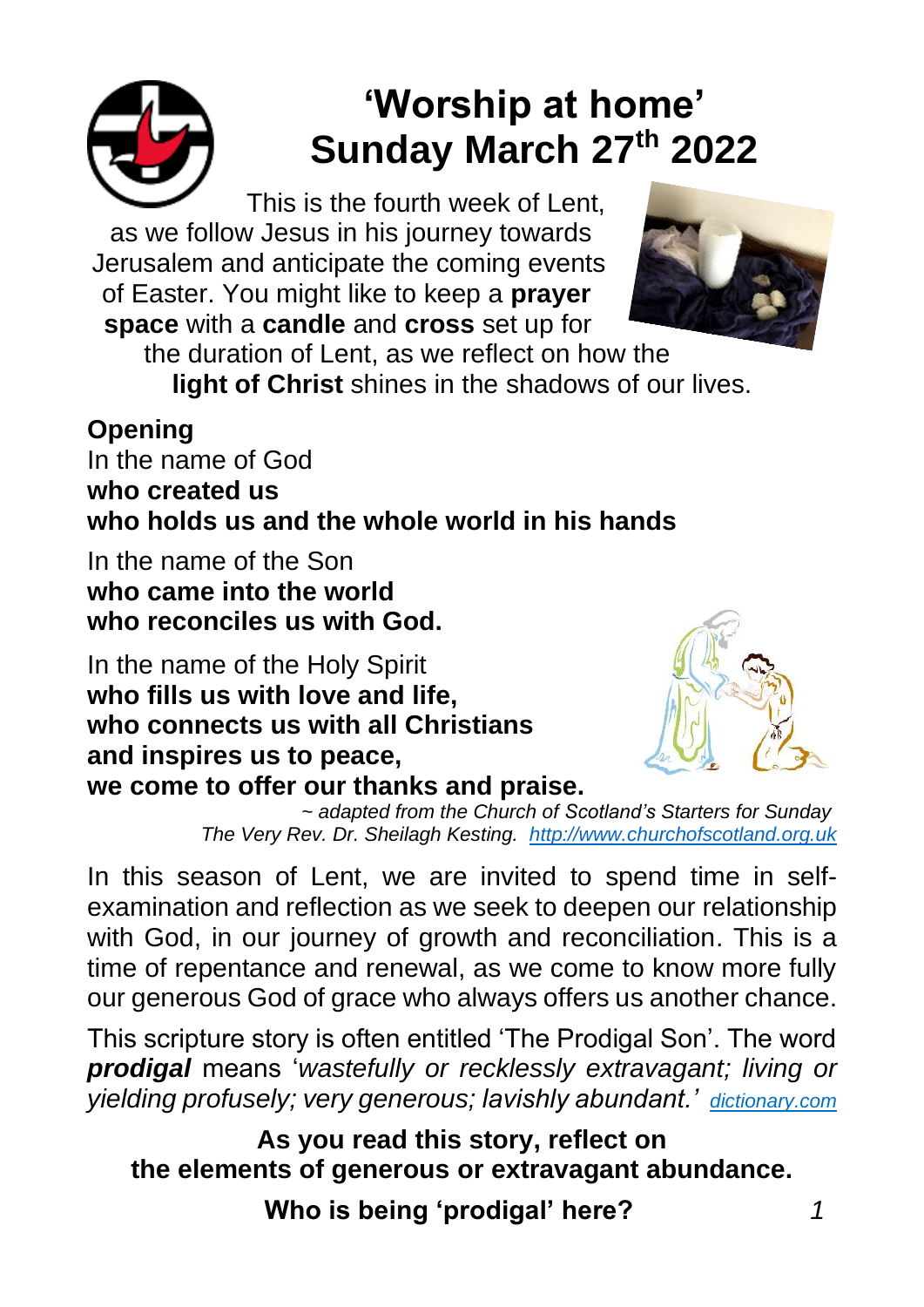#### **Luke 15:1-3, 11b-32**

*One day when many tax collectors and other outcasts came to listen to Jesus, the Pharisees and the teachers of the Law started grumbling, "This man welcomes outcasts and even eats with them!" So Jesus told them this parable: "There was once a man who had two sons. The younger one said to him, "Father, give me my share of the property now.' So the man divided his property between his two sons. After a few days the younger son sold his part of the property and left home with the money. He went to a country far away, where he wasted his money in reckless living. He spent everything he had. Then a severe famine spread over that country, and he was left without a thing. So he went to work for one of the citizens of that country, who sent him out to his farm to take care of the pigs. He wished he could fill himself with the bean pods the pigs ate, but no one gave him anything to eat. At last he came to his senses and said, "All my father's hired workers have more than they can eat, and here I am about to* 

*starve! I will get up and go to my father and say, "Father, I have sinned against God and against you. I am no longer fit to be called your son; treat me as one of your hired workers." ' So he got up and started back to his father. "He was still a long way from home when his father saw him; his heart was filled with pity, and he ran, threw his arms around his son, and kissed him. "Father,' the son said, "I have sinned against God and against you. I am no longer fit to be called your son.' But the father called to his servants. "Hurry!' he said. "Bring the best robe and put it on him. Put a ring on his finger and shoes on his feet. Then go and get the prize calf and kill it, and let us celebrate with a feast! For this son of mine was dead, but now he is alive; he was lost, but now he has been found.' And so the feasting began. "In the meantime the older son was out in the field. On his way back, when he came close to the house, he heard the music and dancing. So he called one of the servants and asked him, "What's going 2*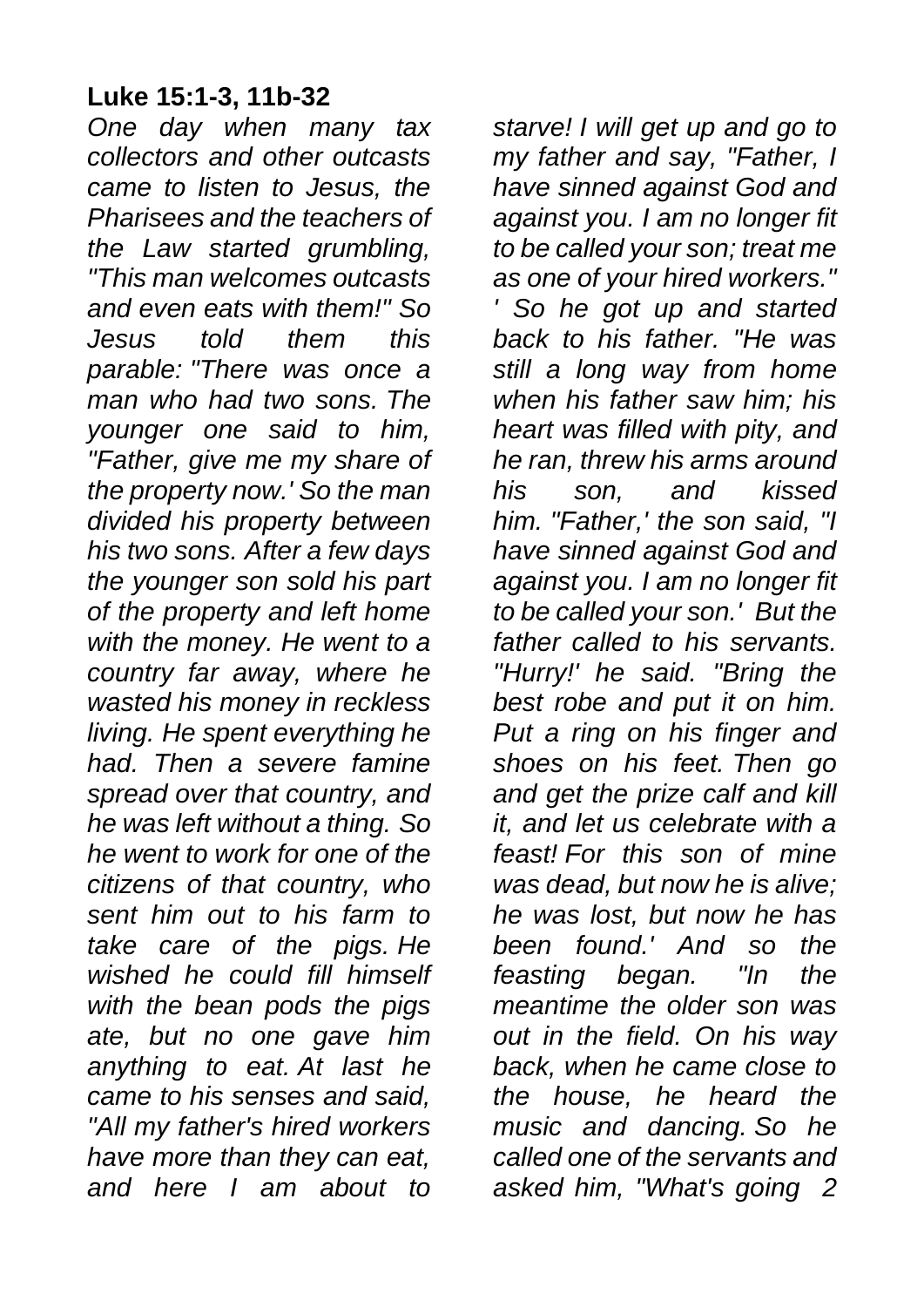*on?' "Your brother has come back home,' the servant answered, "and your father has killed the prize calf, because he got him back safe and sound.' The older brother was so angry that he would not go into the house; so his father came out and begged him to come in. But he spoke back to his father, "Look, all these years I have worked for you like a slave, and I have never disobeyed your orders. What have you given me? Not* 

*even a goat for me to have a feast with my friends! But this son of yours wasted all your property on prostitutes, and when he comes back home, you kill the prize calf for him!' "My son,' the father answered, "you are always here with me, and everything I have is yours. But we had to celebrate and be happy, because your brother was dead, but now he is alive; he was lost, but now he has been found.' " Good News Bible*

This is a well-known and much loved story, which many of us can relate to in a variety of ways.

#### **Read this passage again, and reflect on where you see yourself in the story.**

Have you known time in the far country in extravagant living, and found yourself isolated and alone?

Do you identify with the elder brother, hardworking and diligent in his responsibilities, that he might yield profusely?

Do you feel for the father, feeling the pain of disconnection and yet longing for the opportunity to lavish love and grace, and to make a new start?

We see that both sons separated themselves from the father because of their actions. We hear in this story the generous and abundant love and grace of a prodigal God who is always ready to offer another chance, seeking reconciliation and renewal. *3*



By zoocreative, CC BY-SA 2.0, https://commons.wikimedia.org/w/index.php?curid=12997074